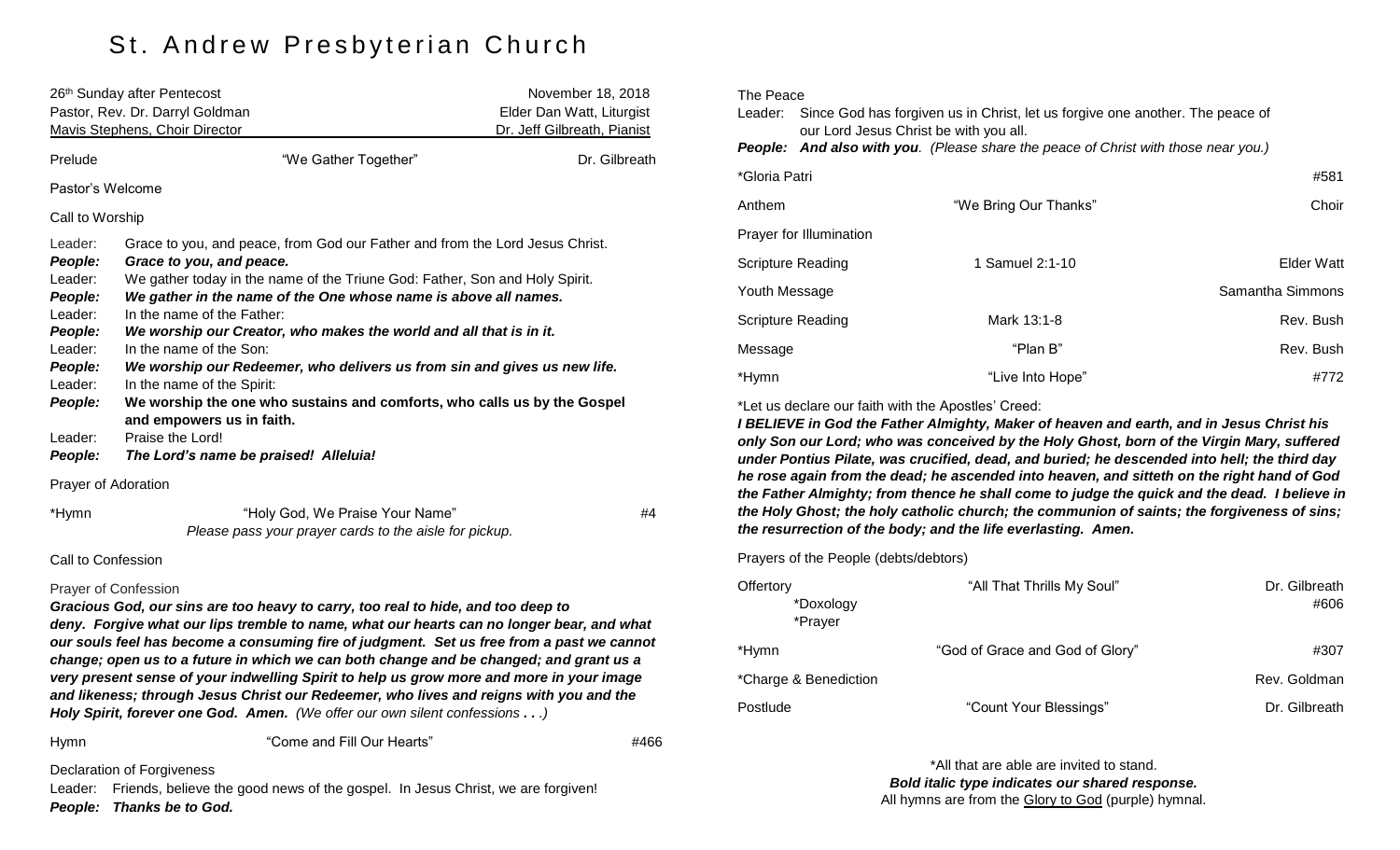### *To Our Visitors & Guests:*

*Welcome!* It is a blessing to have you in worship with us today! We invite you to consider membership in St. Andrew Presbyterian Church. The pastor and elders will be available following the service to answer any questions you may have. If you are a first-time visitor, we would like to take you to lunch, so don't run out on us. *There is a place for you here. We are delighted to have you with us today!*

| St. Andrew Elders & Ministry Teams 2018 | Chairperson |
|-----------------------------------------|-------------|
|                                         |             |
|                                         |             |
|                                         |             |
|                                         |             |
|                                         |             |
|                                         |             |

#### **Committees & Subcommittees**

| Class of 2018         | Class of 2019          | Class of 2020      |
|-----------------------|------------------------|--------------------|
| Stu Strong            | Ceil Hydrick           | <b>BJ</b> Breeding |
| <b>Harold Culbert</b> | Greg Vogel             | Dan Watt           |
| Linda Webster         | <b>Turner Matthews</b> | Ed Wyle            |

**Our Guest Speaker today: THE REV. DR. JOHN C. BUSH** is a retired minister member of North Alabama Presbytery. A native of Florida, he grew up in Montgomery and is graduate of what is now Samford University. He holds advanced degrees from Midwestern Theological Seminary in Kansas City and San Francisco Seminary in San Anselmo, CA. John has served congregations and ecumenical organizations in Kansas, Missouri, Kentucky, Michigan and Alabama, and was organizing pastor at Grace Presbyterian Church in Madison. He and Sara are parents to two children, grandparents to six and great grandparents to three. His primary hobby in retirement is writing. His first historical novel, PATRIOTS AND REBELS, is set primarily in North Alabama and deals with the plight of men from this area who served in the Union army. His second novel, THE REVOLUTIONARIES, is in the works.